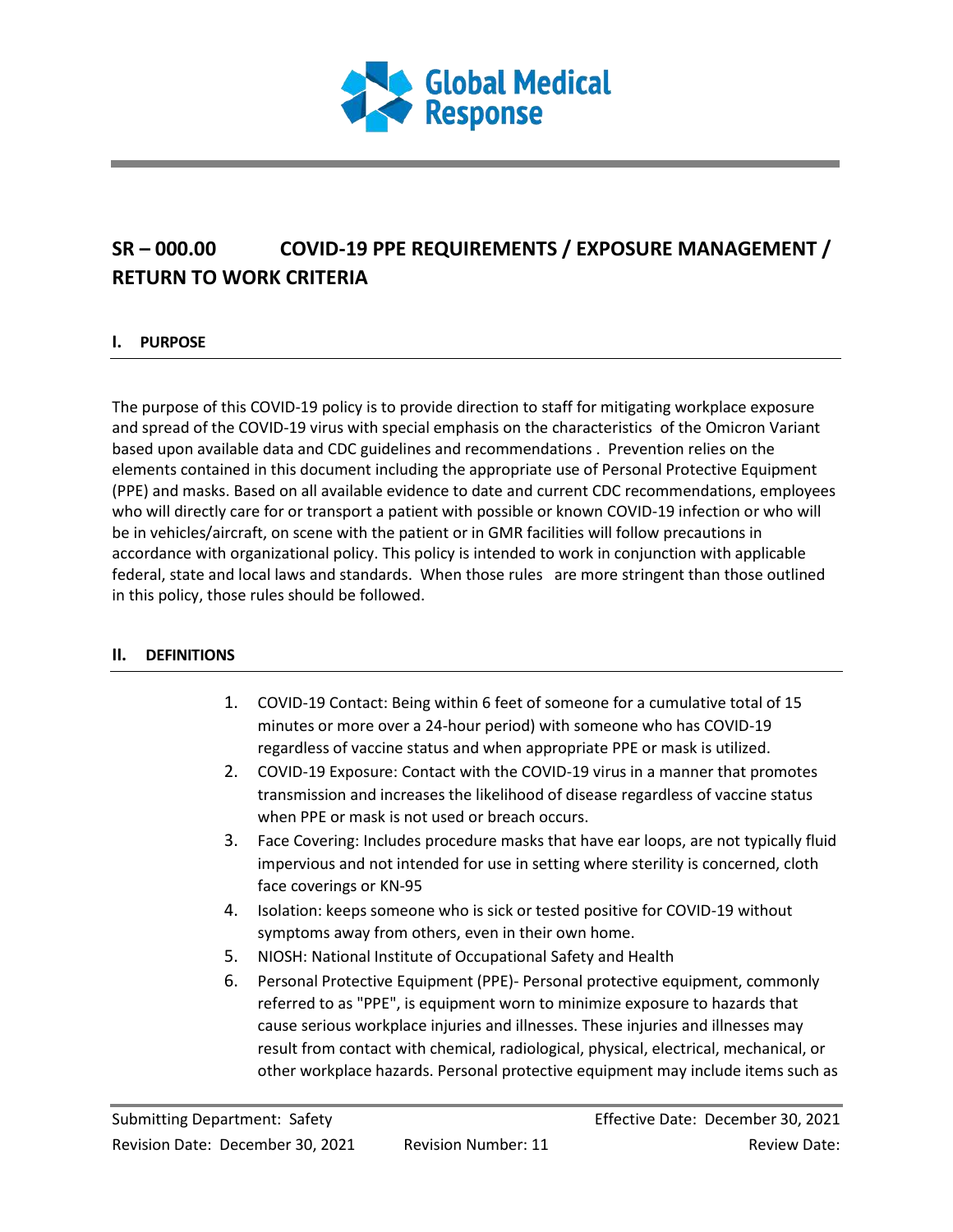

gloves, safety glasses and shoes, earplugs or muffs, hard hats, respirators, or coveralls, vests and full body suits. "PPE" does not include face coverings, cloth face masks, scarves, bandanas or gaiters.

- 7. Physical Distancing: The ability to maintain physical separation of at least 6 ft. from one person(s) to the next.
- 8. Physician/Licensed Health Care Professional: An individual whose legally permitted scope of practice (i.e., license, registration, or certification) allows him or her to independently provide or be delegated the responsibility to provide some or all of the health care services required.
- 9. Qualitative Fit Test: A qualitative fit test (QLFT) is a type of respirator fitting test that relies on the user's sense to determine whether there is any leak in the seal of the respirator to his/her face.
- 10. Quantitative Fit Test: A quantitative fit test (QNFT) is a type of respirator fitting test that numerically evaluates respirator fit, measuring the leakage into the respirator.
- 11. Quarantine: keeps someone who was in close contact with someone who has COVID-19 away from others.
- 12. Reuse: Refers to the practice of using the same N-95 respirator for multiple encounters with patients but removing it ('doffing') after each encounter. The N-95 respirator is stored in between encounters to be put on again ('donned') prior to the next encounter with a patient. For pathogens in which contact transmission (e.g., fomites) is not a concern, non-emergency reuse has been practiced for decades. For example, for tuberculosis prevention, CDC recommends that a respirator classified as disposable can be reused by the same worker as long as it remains functional and is used in accordance with local infection control procedures.
- 13. Vaccinated: Fully vaccinated is defined as 14 days after the second doses of the Moderna or Pfizer vaccine or 14 days after the single Johnson & Johnson vaccine.
- 14. Boosted: Additional recommended vaccine after completing "fully vaccinated" series

## **II. POLICY**

This policy is based on available evidence to date and current CDC guidance, employees who will directly care for or transport a patient with possible or known COVID-19 infection or who will be in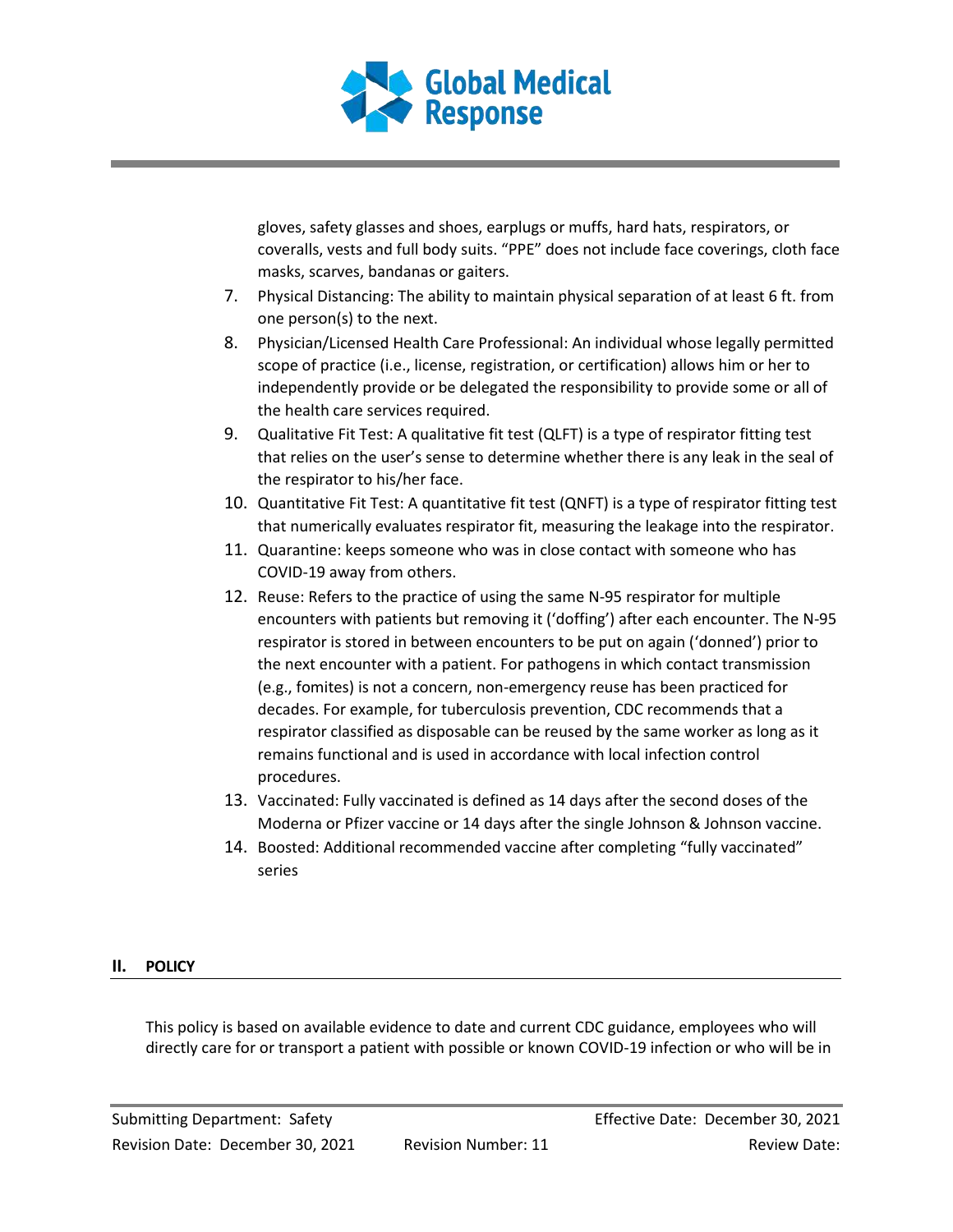

the vehicle/aircraft with the patient, on scene with a patient or in a GMR facility will adhere to the elements and precautions contained in this policy.

#### **PROCEDURE**

## A. **Personal Protective Equipment/Face Covering Usage**

- 1. All employees must wear a face covering at all times when they are in GMR facilities and vehicles. GMR facilities and vehicles include, but are not limited to ground ambulance vehicles, rotor and fixed wing aircraft, office facilities, crew quarters, and maintenance sites. This policy applies when employees are between calls, responding to calls for service or in office facilities, crew quarters, maintenance site, etc..
- 2. You no longer need to be quarantined if you do not have symptoms after a COVID-19Contact with someone who has confirmed or suspected COVID-19. However, if you have COVID-19 Exposure or if you begin to show symptoms associated with the virus, you should not come to the workplace, contact your supervisor and complete the SafeRestart screening process. The SafeRestart application is being updated with new criteria and will be found on the GMR OKTA site.
- 3. Face coverings including the KN-95 can be obtained by ordering from via the Basware interface. Gaiters, bandanas, turtlenecks, scarves, etc. are not approved as emerging data suggests that they do not offer the same levels of protection afforded by a 3-ply face covering.
- 4. Face coverings must cover the mouth and nose and should not hang freely from the ear or neck.
- 5. For patient contact, use of the following PPE is required: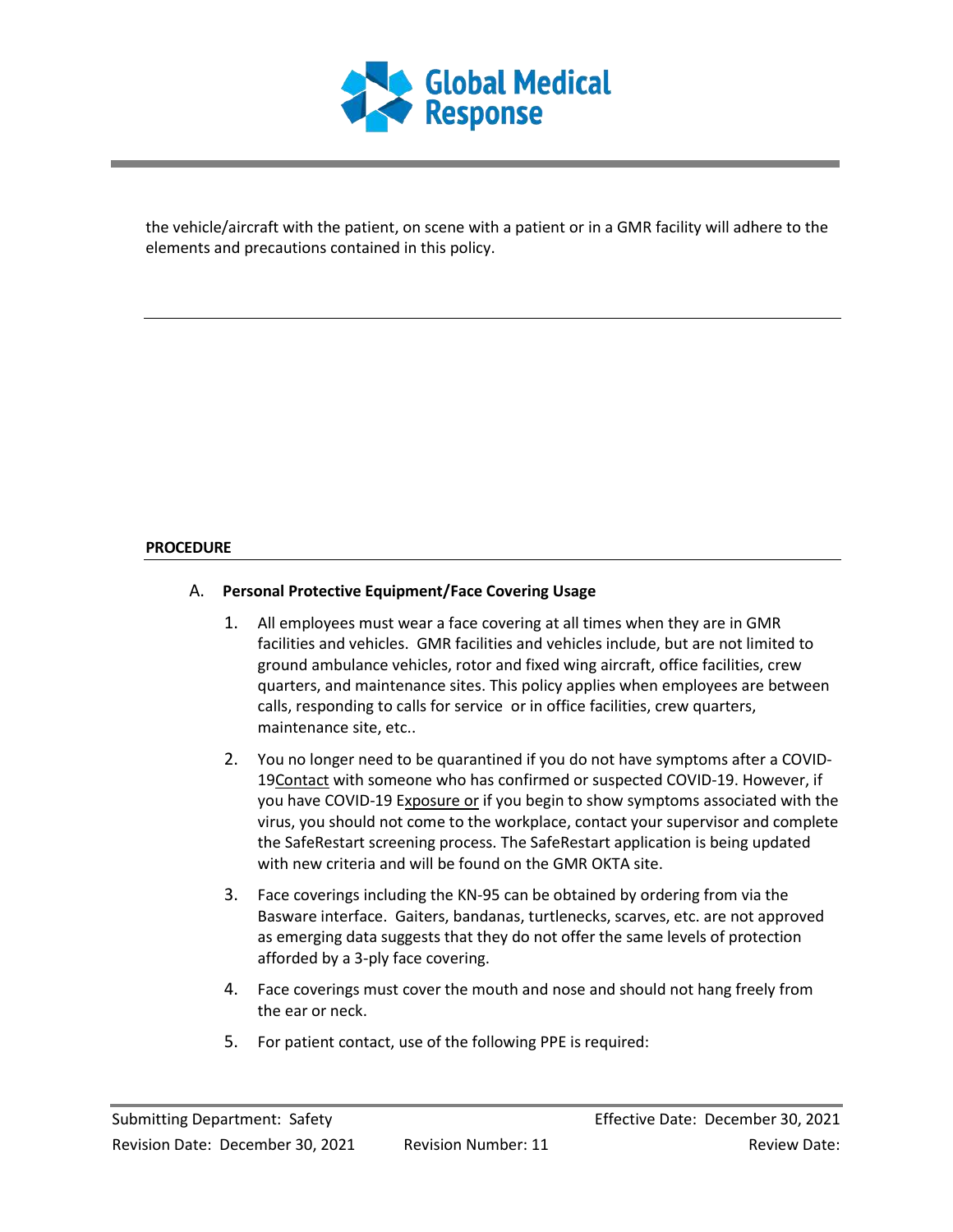

- a. NIOSH approved N-95 respirators or respirators (hereafter reffered to as respirator) that offer a higher level of protection are used instead of a face covering for all patient contacts in addition to-
- b. Eye protection that fully covers the front and sides of the face (safety glasses, trauma glasses) Personal eyeglasses and contact lenses are NOT considered adequate eye protection.
- c. A single pair of disposable patient examination gloves. Change gloves if they become torn or heavily contaminated. Use hand sanitizers or wipes to clean gloves prior to doffing or touching face, eye protection or respirators and masks.
- d. Isolation Gown—Gowns are prioritized for aerosol-generating procedures, care activities where splashes and sprays are anticipated, and high-contact patient care activities that provide opportunities for transfer of pathogens to the hands and clothing of EMS clinicians (e.g., moving patient onto a stretcher).
- 6. After completing patient contact and before entering the driver's compartment or aircraft, the driver or pilot should remove and dispose of PPE except for the appropriate respirator (and perform hand hygiene with soap and water or an 60% alcohol-based sanitizer to avoid soiling the compartment.
- 7. Patients and/or family/friends should be wearing their own face covering (if clinically appropriate) throughout the duration of the encounter, including during transport. If they do not have a face covering, they will be provided a face covering. Face coverings should not be placed on young children under age 2, anyone who has trouble breathing, or anyone who is unconscious, incapacitated or otherwise unable to remove the mask without assistance.
- 8. If a nasal cannula is used, a facemask should (ideally) be worn over the cannula. Alternatively, an oxygen mask can be used if clinically indicated.
- 9. The driver or pilot for operation of the transport vehicle should remove the protective eye wear, gown and gloves and perform hand hygiene. An appropriate respirator will continue to be used in accordance with these guidelines during transport by the driver or pilot. For pilots, the respirator is appropriate to wear in the presence of helmets, visors and/or night vision goggles.
- 10. The use of temporary partitions (sheets, blankets, plastic, etc.) is not approved in GMR ground or air vehicles.
- 11. After the patient is released to the facility and the vehicle or aircraft is decontaminated in accordance with GMR vehicle decontamination procedures, transporting staff should perform hand hygiene, remove and discard PPE and perform hand hygiene again. All personnel should follow appropriate donning and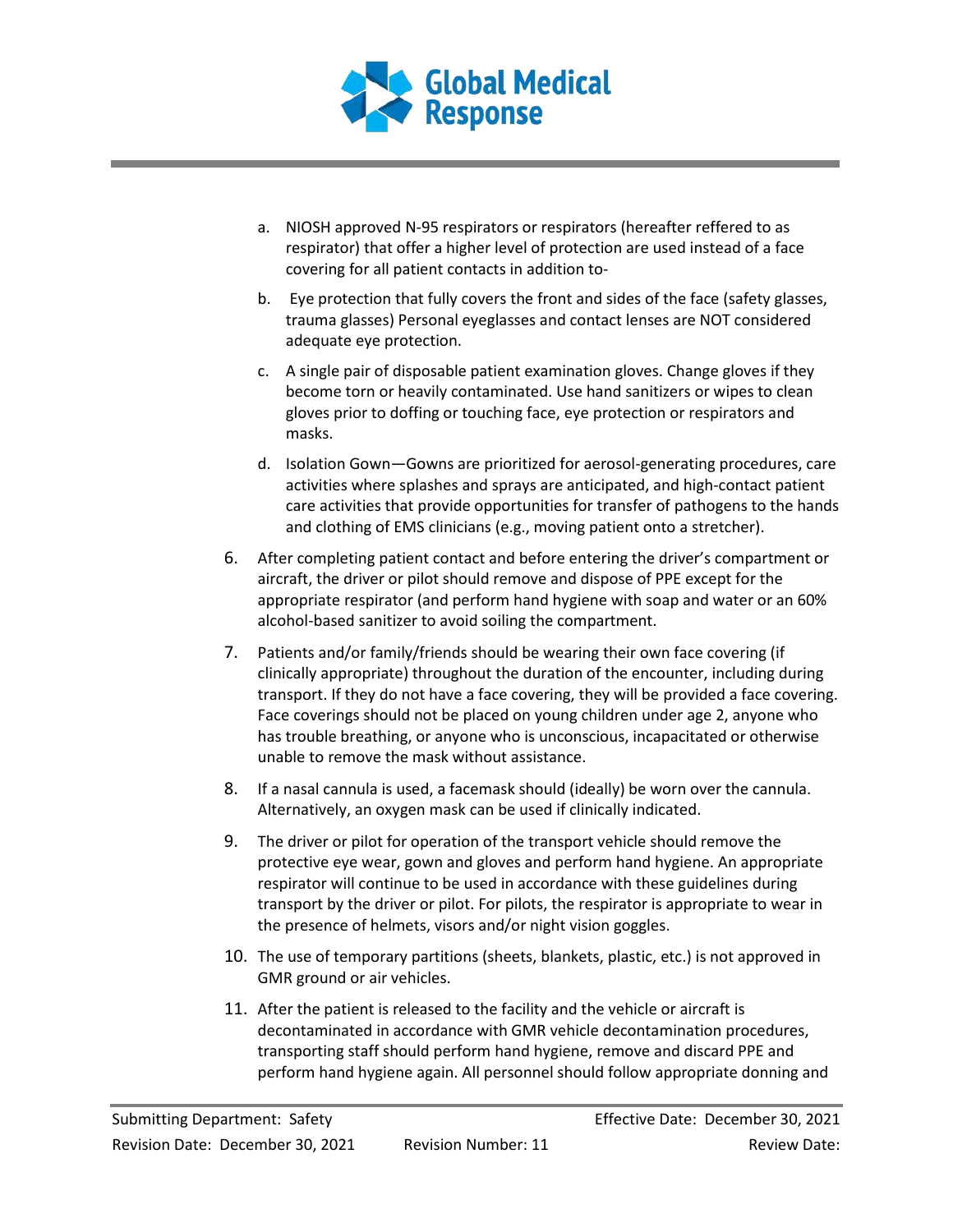

doffing procedures. Used PPE is discarded in accordance with routine procedures. Applicable decontamination as well as donning/doffing guidance located on GMR Emerging Infectious Disease site.

## B. **Appropriate N-95 Respirator Fit Testing and Facial Hair**

1. All employees who are engaged in the treatment or transport of patients must be prepared to wear a respirator. Prior to use of the respirator employees must complete a respiratory medical questionnaire in accordance with OSHA standard 1910.134 appendix C and be cleared by a Physician or other Licensed Health Care Professional (PLHCP). Following completion of these steps, respirators must be appropriately fit tested using either the qualitative or quantitative testing protocol in accordance with OSHA 1910.134 requirements. Fit testing must occur with applicable safety equipment in place, e.g. helmets and safety glasses. Facial hair that comes between the sealing surface of the respirator and the face must be removed. Individuals that do not remove facial hair that interferes with a proper seal will not be permitted to engage in the treatment or transportation of patients given the substantial risk to themselves, other providers and the community.

#### C. **Exemptions and Employee Owned PPE**

- 1. In accordance with OSHA standard 190.134, no medical or religious exemptions for the PPE described above are allowed.
- 2. The use of employee purchased PPE is not permitted.

#### D. **Respirator Re-Use**

a. Respirators should be discarded after each patient contact in accordance with CDC guidance.

#### E. **Support Staff**

- 1. When Vehicle Service Technicians, vehicle or aircraft maintenance staff come into contact with infected equipment or vehicles the following protective equipment must be utilized:
	- a. Face covering
	- b. Eye protection that fully covers the front and sides of the face (safety glasses, trauma glasses). Personal eyeglasses and contact lenses are NOT considered adequate eye protection.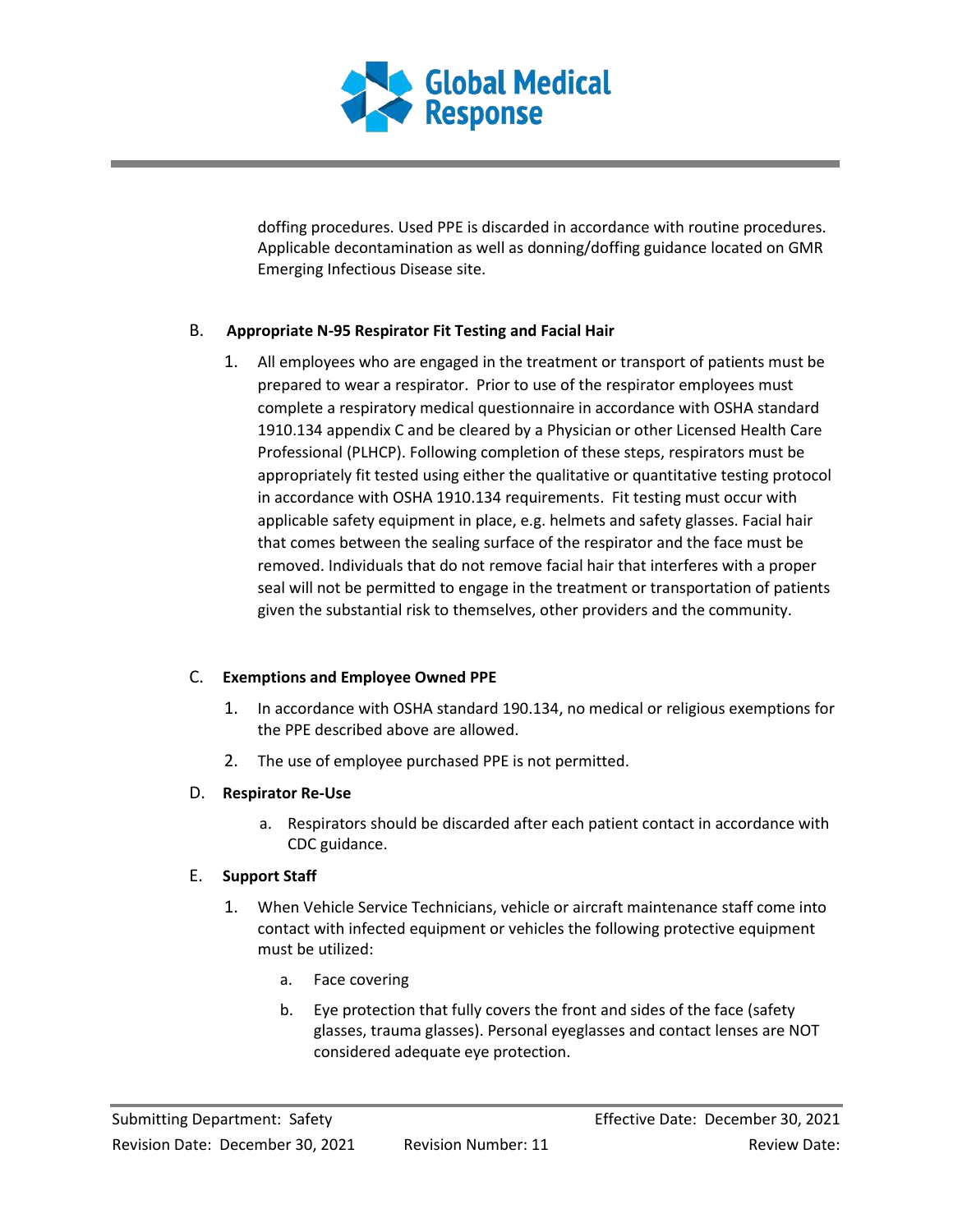

- c. A single pair of disposable patient examination gloves. The gloves should be changed if they become torn or heavily contaminated.
- d. Hand sanitizers or wipes should be used to clean gloves prior to doffing or touching face, eye protection or respirators and masks.
- e. Isolation Gown-if the possibility of splashing exists

#### **F. COVID-19 Exposure and Confirmed COVID-19 Infection Requirements**

1. As of 12/30/21 as a result of the Omicron surge – all GMR employees and external visitors, regardless of vaccination status, must be wearing appropriate face coverings at all times while in GMR buildings, vehicles, and aircraft.

2.An appropriately fitted Respirator must be worn by all GMR employees involved in patient contact.

3.There is currently no role for individual testing of asymptomatic contacts.

4. If a boosted, vaccinated or unvaccinated employee tests positive (by rapid antigen or PCR test) and are asymptomatic – they should isolate for 5 days (from date of positive test) and may return to work if they remain asymptomatic at the end of 5 days. As with all individuals, masks must be worn at all times in the workplace.

5. If a boosted, vaccinated or unvaccinated employee has a direct COVID-19 Exposure, they should quarantine for 5 days and may return to work if they remain asymptomatic at the end of 5 days. As with all individuals, masks must be worn at all times in the workplace.

**6. In CRISIS conditions (as specifically declared by the local GMR Operation and in consultation with GMR Safety, Clinical, Legal and Operations), employees who test positive for COVID-19 and are asymptomatic may be permitted to work based on specific criteria defined by case by case basis.**

Failure to adhere to the guidelines contained in this policy may result in individual infection, transmission of illness and/or disciplinary action.

#### **III. POLICY REVIEWS**

The evolution of COVID-19 transmission continues to evolve and this policy guidance is subject to change. This policy will be reviewed on an annual basis or as changes in procedure require a more frequent update.